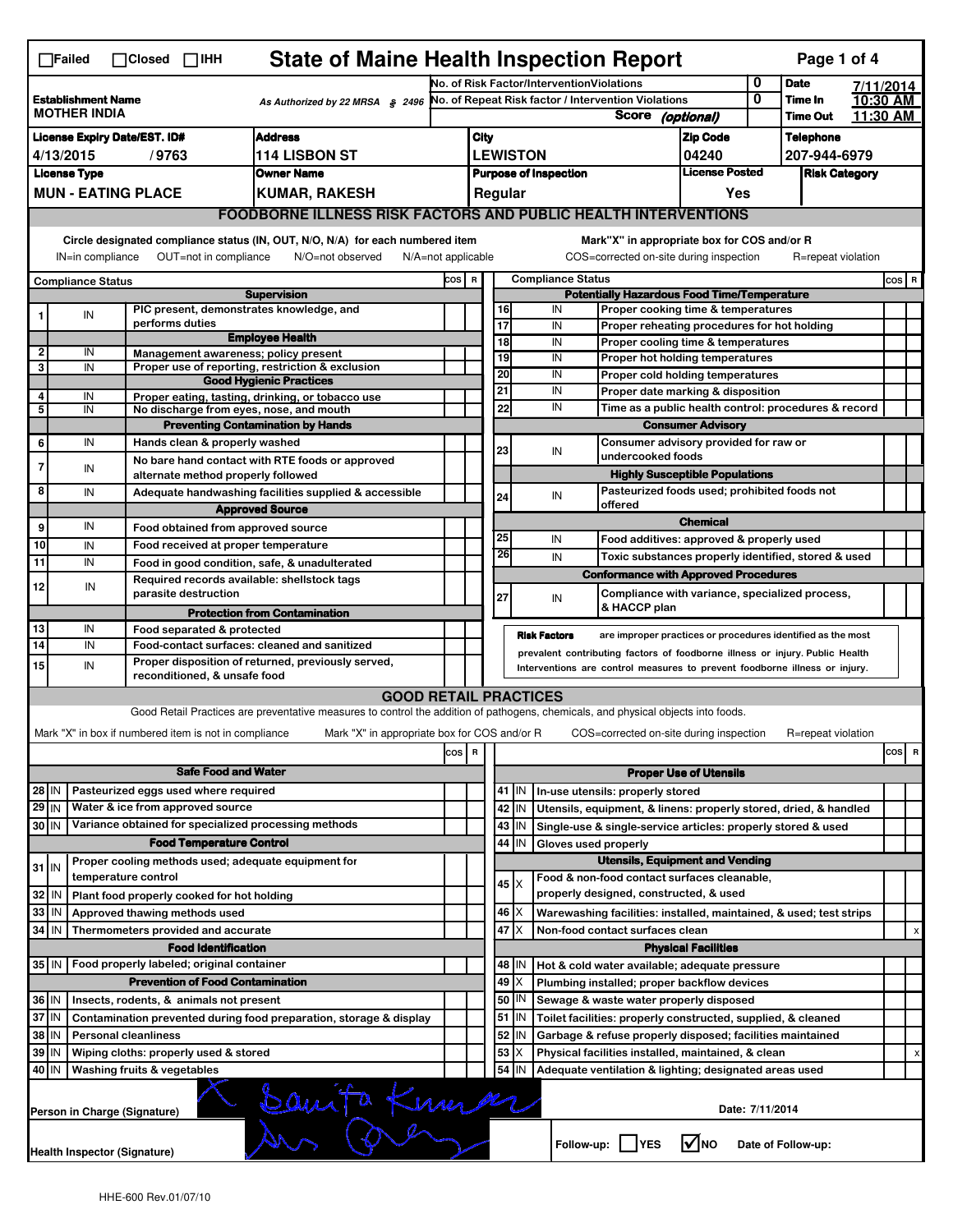| <b>State of Maine Health Inspection Report</b><br>Page 2 of 4 |                                 |  |                                 |                   |                          |                                  |  |  |  |
|---------------------------------------------------------------|---------------------------------|--|---------------------------------|-------------------|--------------------------|----------------------------------|--|--|--|
| <b>Establishment Name</b><br><b>MOTHER INDIA</b>              |                                 |  | As Authorized by 22 MRSA § 2496 | 7/11/2014<br>Date |                          |                                  |  |  |  |
| <b>License Expiry Date/EST. ID#</b><br>4/13/2015<br>/9763     | <b>Address</b><br>114 LISBON ST |  | City / State<br><b>LEWISTON</b> | /ME               | <b>Zip Code</b><br>04240 | <b>Telephone</b><br>207-944-6979 |  |  |  |
|                                                               |                                 |  | <b>Temperature Observations</b> |                   |                          |                                  |  |  |  |
| Location                                                      | <b>Temperature</b>              |  |                                 | <b>Notes</b>      |                          |                                  |  |  |  |
| cooler                                                        | 38                              |  |                                 |                   |                          |                                  |  |  |  |
| hot water 100 plus                                            | $100$ p;lus                     |  |                                 |                   |                          |                                  |  |  |  |
| cooler                                                        | 35                              |  |                                 |                   |                          |                                  |  |  |  |
| cooler                                                        | 38                              |  |                                 |                   |                          |                                  |  |  |  |
| sandwich bar                                                  | 38                              |  |                                 |                   |                          |                                  |  |  |  |
| cooler                                                        | 25                              |  |                                 |                   |                          |                                  |  |  |  |
| cooler                                                        | 40                              |  |                                 |                   |                          |                                  |  |  |  |
| cooler                                                        | 38                              |  |                                 |                   |                          |                                  |  |  |  |

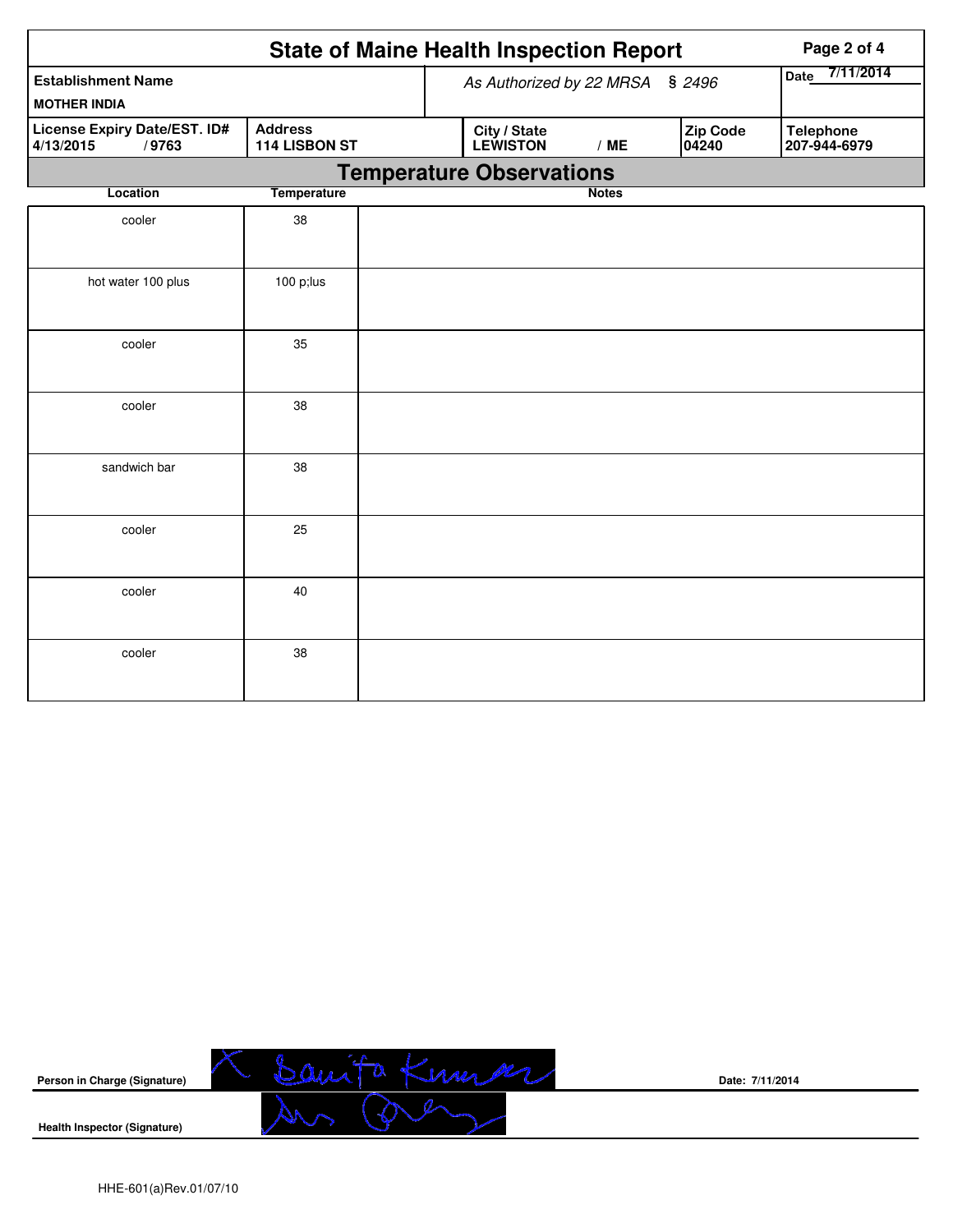| <b>State of Maine Health Inspection Report</b>                                                                                                                                               |                                 |                                                                                                                                                    |           |                          |             |           |  |
|----------------------------------------------------------------------------------------------------------------------------------------------------------------------------------------------|---------------------------------|----------------------------------------------------------------------------------------------------------------------------------------------------|-----------|--------------------------|-------------|-----------|--|
| <b>Establishment Name</b><br><b>MOTHER INDIA</b>                                                                                                                                             |                                 |                                                                                                                                                    |           |                          | <b>Date</b> | 7/11/2014 |  |
| License Expiry Date/EST. ID#<br>4/13/2015<br>/9763                                                                                                                                           | <b>Address</b><br>114 LISBON ST | City / State<br><b>LEWISTON</b>                                                                                                                    | <b>ME</b> | <b>Zip Code</b><br>04240 |             |           |  |
|                                                                                                                                                                                              |                                 | <b>Observations and Corrective Actions</b>                                                                                                         |           |                          |             |           |  |
|                                                                                                                                                                                              |                                 | Violations cited in this report must be corrected within the time frames below, or as stated in sections<br>8-405.11 and 8-406.11 of the Food Code |           |                          |             |           |  |
| 45: 4-501.11: N: Equipment in disrepair.                                                                                                                                                     |                                 |                                                                                                                                                    |           |                          |             |           |  |
| INSPECTOR NOTES: sand and paint stand mixer                                                                                                                                                  |                                 |                                                                                                                                                    |           |                          |             |           |  |
| 46: 4-302.14: N: No chemical test kit available.                                                                                                                                             |                                 |                                                                                                                                                    |           |                          |             |           |  |
| <b>INSPECTOR NOTES: needed</b>                                                                                                                                                               |                                 |                                                                                                                                                    |           |                          |             |           |  |
|                                                                                                                                                                                              |                                 |                                                                                                                                                    |           |                          |             |           |  |
| 46: 4-501.116: N: Chemical sanitizer concentration was not accurately determined by using a test kit or other device.<br>INSPECTOR NOTES: call ecolab could not acquire reading on sanitizer |                                 |                                                                                                                                                    |           |                          |             |           |  |
|                                                                                                                                                                                              |                                 |                                                                                                                                                    |           |                          |             |           |  |
| 47: 4-601.11.(B): C: Food contact surfaces of cooking equipment not clean.                                                                                                                   |                                 |                                                                                                                                                    |           |                          |             |           |  |
| INSPECTOR NOTES: clean all cooking equipment--within 10 days                                                                                                                                 |                                 |                                                                                                                                                    |           |                          |             |           |  |
| 47: 4-602.13: N: Non-food contact surfaces are not cleaned at a frequency necessary to preclude accumulation of soil residues.                                                               |                                 |                                                                                                                                                    |           |                          |             |           |  |
| <b>INSPECTOR NOTES: clean sandwich bar door seals</b>                                                                                                                                        |                                 |                                                                                                                                                    |           |                          |             |           |  |
| 49: 5-201.11: C: Plumbing improperly installed/maintained. (Unacceptable materials used)                                                                                                     |                                 |                                                                                                                                                    |           |                          |             |           |  |
| INSPECTOR NOTES: repair leaking pipe in basement within 10 days                                                                                                                              |                                 |                                                                                                                                                    |           |                          |             |           |  |
|                                                                                                                                                                                              |                                 |                                                                                                                                                    |           |                          |             |           |  |
| 53: 6-201.11: N: Floors, walls, and ceilings are not smooth and easily cleanable.<br>INSPECTOR NOTES: replace missing floor tiles                                                            |                                 |                                                                                                                                                    |           |                          |             |           |  |
|                                                                                                                                                                                              |                                 |                                                                                                                                                    |           |                          |             |           |  |
| 53: 6-201.13.(A): N: Floor and wall junctures are not enclosed and sealed.<br><b>INSPECTOR NOTES: install cove base</b>                                                                      |                                 |                                                                                                                                                    |           |                          |             |           |  |
|                                                                                                                                                                                              |                                 |                                                                                                                                                    |           |                          |             |           |  |
| 53: 6-201.16: N: Wall and ceiling coverings are not easily cleanable.                                                                                                                        |                                 |                                                                                                                                                    |           |                          |             |           |  |
| <b>INSPECTOR NOTES: paint walls</b>                                                                                                                                                          |                                 |                                                                                                                                                    |           |                          |             |           |  |
| 53: 6-501.12: N: The physical facilities are not clean.                                                                                                                                      |                                 |                                                                                                                                                    |           |                          |             |           |  |
| INSPECTOR NOTES: clean in back of all equipment                                                                                                                                              |                                 |                                                                                                                                                    |           |                          |             |           |  |
|                                                                                                                                                                                              |                                 |                                                                                                                                                    |           |                          |             |           |  |
|                                                                                                                                                                                              |                                 |                                                                                                                                                    |           |                          |             |           |  |
|                                                                                                                                                                                              |                                 |                                                                                                                                                    |           |                          |             |           |  |
|                                                                                                                                                                                              |                                 |                                                                                                                                                    |           |                          |             |           |  |
| Person in Charge (Signature)                                                                                                                                                                 | X Sanita Knumar                 |                                                                                                                                                    |           | Date: 7/11/2014          |             |           |  |

 $\sqrt{2}$ 

**Person in Charge (Signature)**

**Health Inspector (Signature)** 

Ars

 $\bigotimes$ 

**Date: 7/11/2014**